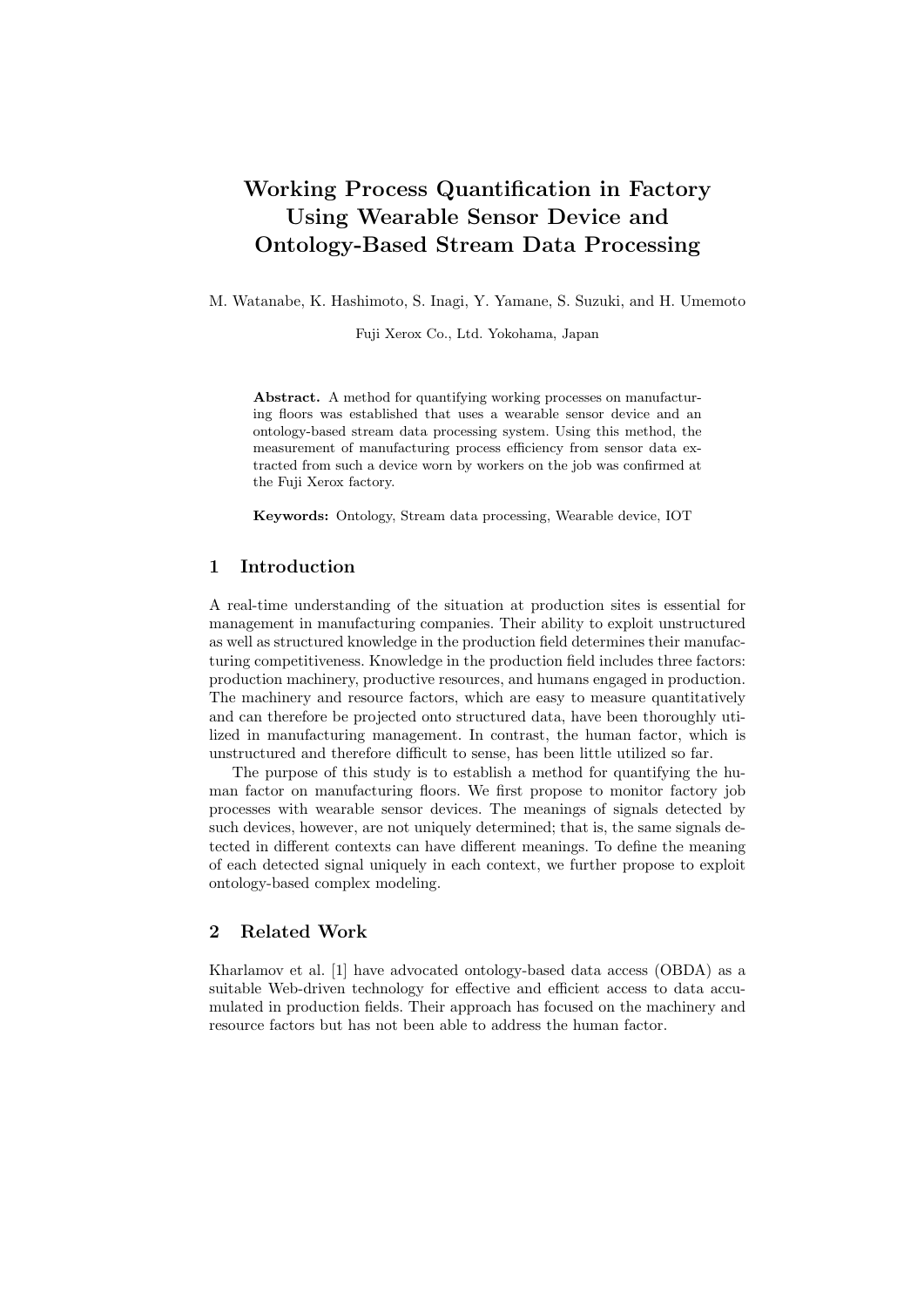Real-time data addressing is achieved by a data stream management system (DSMS) or a complex event processing (CEP) system [2]. These can address large datasets, reactivity, and fine-grained information access, but they cannot make complex application domains model heterogeneous data. Stream reasoning technology can solve this problem [2]. However, a trade-off exists between the complexity of the reasoning method and the frequency of the data stream of the reasoner. Morph-streams [3] can ease this trade-off using ontology-based reasoning and the rewriting of queries using the CEP/DSMS query method. A barrier to the introduction of Morph-streams is that they require well-understood operational semantics for DSMS and CEP.

## 3 Approach

Wearable sensor devices were used and optimized to correspond to human activity specific to the production field. In order to reduce the barrier to introduction, a CEP system for semantically filtering stream data was implemented.

## 3.1 Wearable Device Optimization



Fig. 1. Wearable sensor device and sensed signal

Fig 1(a) shows the wearable sensor device used in this study. The device was developed by LAPIS Semiconductor in the HAPIC project [4] and is designed to detect human movements of daily living using 10 types of sensors, such as a three-axis acceleration sensor, a three-axis gyro sensor, a three-axis geomagnetic sensor, and a barometric pressure sensor.

The character of motion in a factory work process differs greatly from that in daily living because factory work requires more effective motion for mass production. Fig 1(b) shows the acceleration sensor signal for a factory job process at different sensing frequencies (10 Hz and 50 Hz). For daily living, 10 Hz is the parameter value, whereas 50 Hz is the parameter value optimized for this work. This result shows that the daily living sensing frequency cannot detect the operations of factory workers. The 50-Hz frequency requires a higher communication bandwidth, but there is a trade-off between high communication bandwidth and battery management. We resolve this conflict to optimize the communication data profile, device profile, and system profile.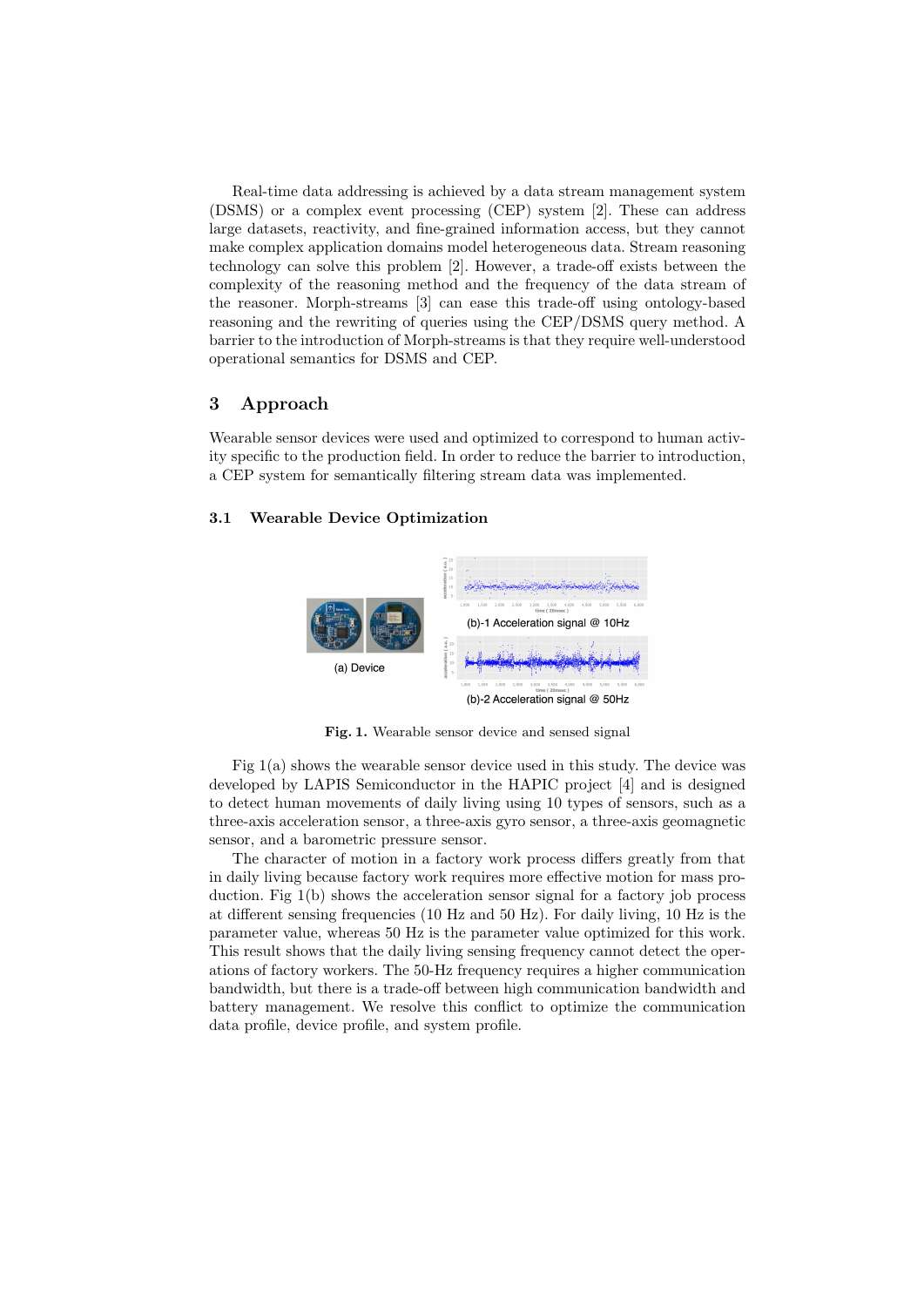#### 3.2 Ontology-Based Stream Data Processing

There are many workers (more than several thousand) and a wide variety of job processes (more than several hundred) on the production floor. State control of such huge and complex events is difficult with a conventional DSMS/CEP module. We propose a method for semantically filtering stream data to reduce such complexity. Fig 2 shows the architecture of our system. Sensed data are collected in the sensor/actuator control hub and transferred to Key-Value stream data. Key data are created from the time stamp and the device address using RFC4122, and Value data are created from the sensed raw data. Stream data corresponding to reactivity and scalability are stored in the Key-Value Database (KVDB). The service module semantically filters the stream data from the KVDB using ontology-based reasoning and query rewriting to key select queries. The reduced quantity of stream data can be accessed by a simple CEP module such as embedded event processing (eep). The CEP module has pre-processing submodules such as a low path filter, feature extraction submodules such as a fast Fourier transform (FFT), classification submodules such as a hidden Markov model (HMM), and post-processing submodules.



Fig. 2. Ontology-based stream data processing system

### 3.3 Ontology

In order to address the working process context for the sensed data, we created a manufacturing ontology from the operation instruction manual (OIM), which describes in detail the assembly motions, procedures, and related parts information. The manufacturing ontology consists of the basic motions, procedures, and product component ontology. Manufacturing context reasoning was produced to match the basic motion ontology to the classified sensed data.

## 4 Scenario and Results

Many factory workers in Japan have performed an improvement activity called Kaizen. Conventional Kaizen begins with a working process quantification that